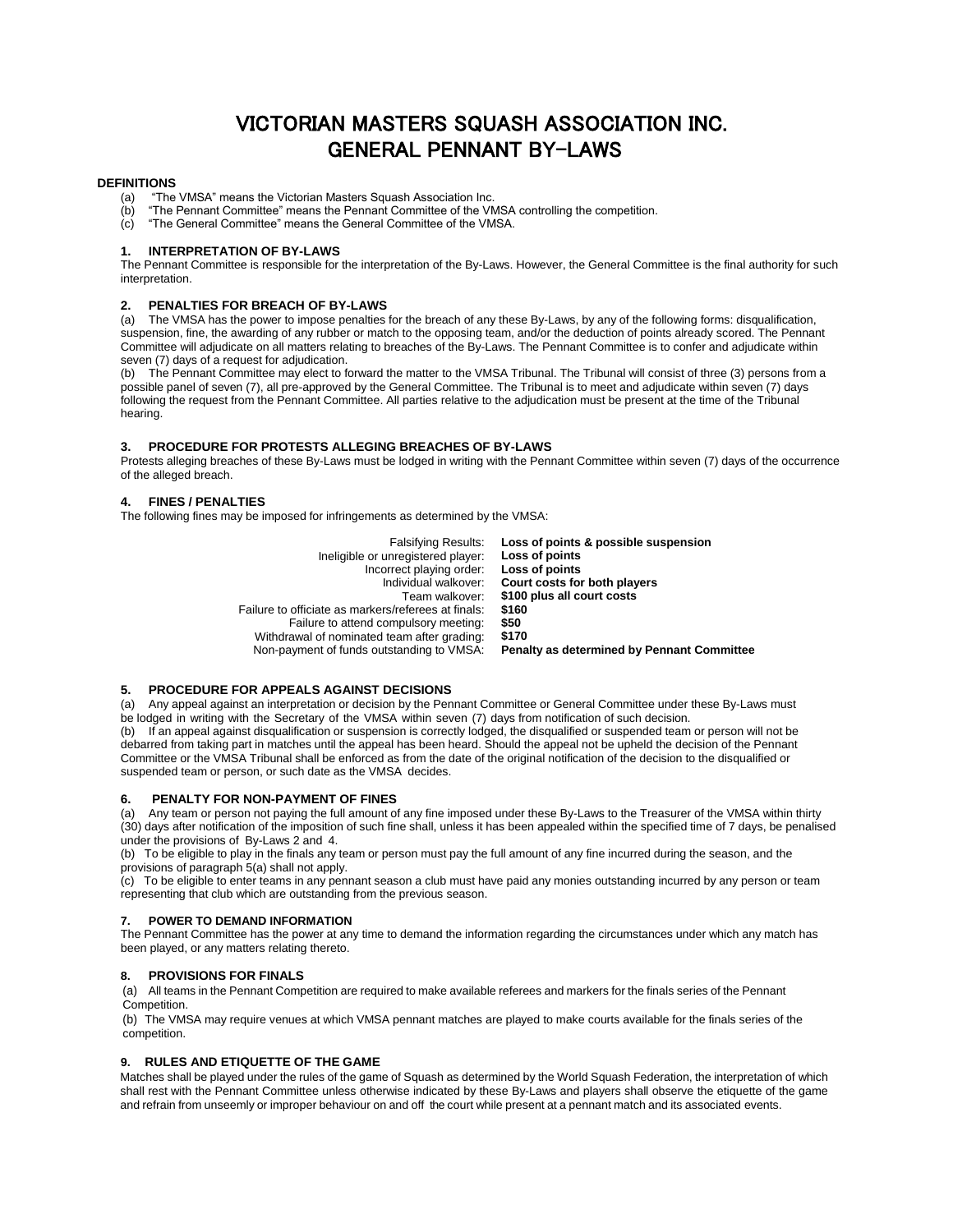# **10. ELIGIBILITY OF PLAYERS**

- (a) i) Full Member who has attained the age of 35 years and who pays annual subscription, has voting rights at all General Meetings, is eligible to stand for election as an Office Bearer, is eligible for selection in State Teams, and receives other benefits of full membership (e.g. receipt of "Masters Voice" and reduced tournament entry fees); or ii) Associate Member whose name/date of birth must be included on team entry forms, or is a late registration, name/date of
- birth/order of merit must be advised to the appropriate Pennant Co-ordinator. Each nominated player must be 35 years or over for men and 30 years or over for women, and agree to abide by the Rules, By-Laws and Philosophy of Masters.
- (b) All required registration details of players added to teams after the commencement of the pennant season must be provided on the Results sheet unless previously supplied to the Pennant Committee. Clubs are responsible to supply "Proof of Age" to the VMSA at any time; penalties will be at the VMSA's discretion.

# **11. FINANCIAL REQUIREMENTS**

The financial requirements shall be determined annually by the Pennant Committee and there will be an entrance fee for each team entered.

# **12. TRANSFERS AND LIMITATION OF PLAY IN COMPETITION**

No player having been nominated to play for any club or for any team shall be allowed to transfer to another team during a season.

# **13. TEAM ENTRIES**

Team entries for Pennant competition must be in the form laid down by the VMSA and be submitted to the Results Officer by the date set down. The team entry fee must be paid before the commencement of the season. All nominated teams must include a minimum of four (4) regular players in team position order, and wherever possible, should include a female. Alternate players can be nominated in original team entries.

# **14. POWER TO RESTRICT TEAMS, AND DETERMINE THE NUMBER OF GRADES**

- (a) The VMSA has the right to restrict the number of teams, refuse entry, and decide the grading of teams.
- (b) If at the time of grading the number of teams entered in the competition does not divide into an exact number of grades and sections, a maximum of one bye in a section shall be allocated, or a three round season played.
- (c) Any team withdrawing from the competition after the gradings have been determined shall forfeit their team entry fee and shall be fined as per By-Law 4.
- (d) A Premiership team will not be automatically promoted to a higher grade for the following season unless it is considered to be of a suitable standard.

# **15. ORDER OF MERIT**

- (a) Prior to the commencement of the first round of the competition a list must be submitted comprising all eligible Masters players in overall Club order of merit through the grades. NO player is permitted to play out of this order of merit, except as provided for in By-Law 16.
- (b) No alteration to the graded order of players will be permitted, except as provided for in By-Law16.
- (c) Any new player who was not included in the team's original nominations for the grading must be registered on the Results sheet or have been approved by the Pennant Committee. Such inclusions will not be permitted to strengthen a team beyond the standard of the particular grade.
- (d) Any new player included in the team after teams are graded and advised to Clubs, will be graded as an alternate at the No. 1, No. 2, No. 3 or No. 4 positions with the existing players. Alternate players in each of these positions must be ranked in order of merit, e.g. 2A, 2B, 2C. Alternate players may play above their graded position, in the correct Club order of merit, but they cannot play below their graded position. Alternate players may play four matches. Requests to play additional matches must be approved by the Pennant Committee.
- (e) Where a player from a team of a lower grade is called upon to play in a team of a higher grade the player must play in accordance with approved Club order of merit described in Clause 15 (a) above.
- A player cannot play twice in the same round for any other team in the same grade and must seek permission from the Pennant Committee to play for any other grade.
- (g) PLAYING ACROSS IN THE SAME GRADE: where a club has one or more teams in the same grade a player is permitted to play across into the other team/s only in accordance with the following procedure:
	- i. The number four (4) player and below from one team may play across automatically into the other team/s in accordance with by- law 15(a).
		- ii. Positions 1, 2 and 3 may only play across into the other team/s in the same grade after being approved by the Pennant Committee.
		- iii. NO player, including the number four (4) and below from one team, may play across into the other team/s during the FINALS SERIES unless permission is granted by the Pennant Committee.

# **16. ALTERATION TO ORDER OF MERIT**

- (a) The Pennant Committee has the right to alter the order of merit of any team at any time. No alteration to order of merit will be permitted without the permission of the Pennant Committee.
- (b) If a team considers that their order of merit needs adjusting, details of the proposed adjustment must be submitted to the Results officer by the Club Co-ordinator of that team before that last match of the first half (or first third if a 3 round season) of the pennant season, or by the date nominated by the Pennant Committee.

# **17. DUTIES OF HOME TEAM**

The home team shall supply the court, in accordance with By-Law 22, and at least one new squash ball of a type approved by the Pennant Committee. The home team shall provide supper for the visiting team. Liquid refreshments are the responsibility of each player, whether at home or away (see also By-Law 30)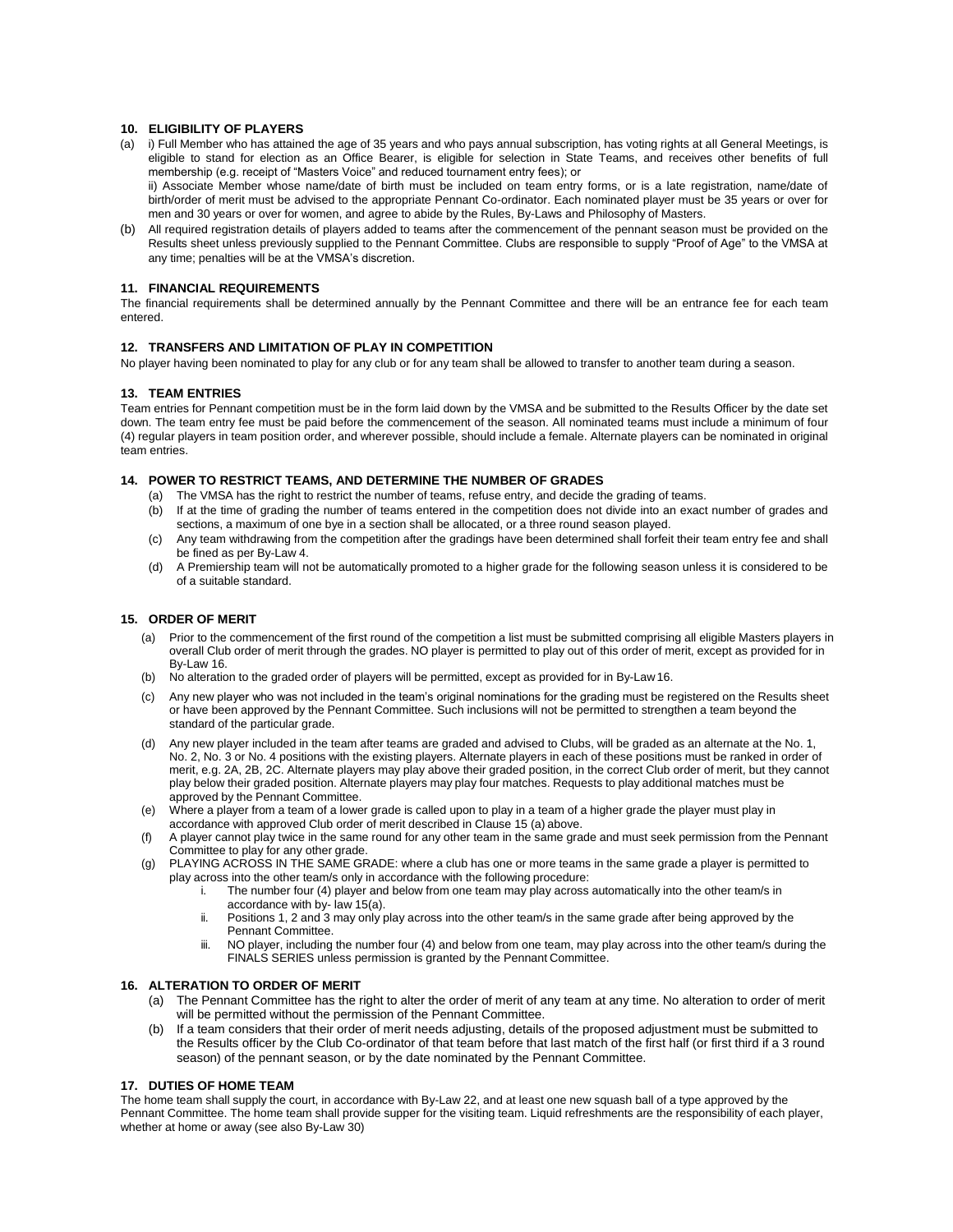# **18. COMPOSITION OF TEAM AND SELECTION OF OPPONENT**

Four registered players from each team shall compete and each player shall play a rubber against one of the opposing team. The members of each team shall be arranged in the order consistent with the order of merit of their team, and in every case No. 1 player of one team shall play No. 1 player of the opposing team, No. 2 play No. 2, etc.

# **19. PENNANT MATCH PROCEDURE**

(a) Captains must advise their opposing captains of the composition of their teams before commencement of anymatch.

(b) Each rubber shall be the best of 5 games played according to the rules of Squash and theseBy-Laws.

(c) The playing order should follow the nominated playing order outlined in the pennant fixture but it is not restricted to this order if the two opposing captains agree on a variation. However, if they cannot agree on an alternate order then the playing order MUST be decided by the tossing of a coin. The team captain winning the toss shall nominate the players for the first rubber and thereafter captains alternate choice of subsequent rubbers. Subsequent rubbers must be nominated when either player of the rubber in progress has won 2 games. All eight players nominated for the match should be present at the commencement time unless otherwise agreed by team captains.

# **20. DISPUTE OVER PLAYING ORDER**

In the event of a dispute over the playing order of a team, the match shall be played under protest, and the Pennant Committee shall determine the matter on receipt of a protest submitted according to these By-Laws.

#### **21. NIGHT OF PLAY**

Masters Pennant matches are to be played on Thursday nights.

(a) Where Clubs cannot meet this requirement, we shall consider Friday night as the only alternative and this request must be forwarded with their team entries.

(b) Requests for matches to be played other than on the designated night must be approved by the Pennant Committee. (Match to be played within 2 weeks of original date set down.)

(c) In the event that the match is not played, the court costs are the responsibility of the team, or both teams, defaulting, and must be paid to the court/centre without delay. Further premiership points may not be allocated until such debt is settled, and points not so allocated will not necessarily be re-instated. Dispute must be submitted to the Pennant Director.

#### **22. STARTING TIME AND PLACE FOR PLAYING MATCHES**

All matches shall be played at the places approved by the Association and shall commence at the time stated in the current fixture. If play is not commenced within 15 minutes of the time laid down, the team offended against may claim the rubber by default. Fifteen minutes grace shall be allowed after each rubber for the succeeding rubber to start. If play does not commence at the expiration of such grace, the team offended against may claim the particular rubber or rubbers also. However, if a rubber is played after the expiration of the 15 minute period of grace, the team offended against must advise the team at fault of its intention to claim that rubber prior to the playing thereof, otherwise the result of the playing of the rubber shall stand. If both teams default in entirety, the match shall be cancelled.

#### **23. VARIATION IN PLACE AND DATE OF PLAY**

No alteration shall be made in places and dates set down unless with previous consent of the Pennant Committee. Should a match not be played as so arranged, then the team in default shall be deemed to have been defeated, provided however, that the question as to whether the team is in default or not shall be decided by the Pennant Committee.

#### **24. POWER TO ORDER REPLAY OR ALTER TIME OF MATCH**

The Pennant Committee has the power to order any match to be replayed, either wholly or in part, and to alter the time for playing any match.

#### **25. MARKING AND REFEREEING**

Marking and refereeing of pennant matches shall be carried out by the members of each team or by accredited referees unless otherwise agreed by the team captains, or as directed by the Pennant Committee. A person from each team, nominated by their respective team captain, shall officiate at each rubber, the roles of marking and refereeing being altered for each consecutive rubber. If the captains fail to agree, the roles of marking and refereeing of the first rubber shall be decided by the toss of a coin.

# **26. INJURIES – CONTINUITY OF PLAY**

In the event of injury to a player, the provisions of Rule 16 of the Squash Rules of the World Singles Game (2001) shall generally apply.

# **27. SUBSTITUTE PLAYER IN SPECIAL CIRCUMSTANCES**

Where a match has commenced, and a team member nominated as per By-law 19 is unable to commence their rubber, due to sudden illness, accidental disablement or any good and sufficient reason, a substitute player may take his/her place, providing that:

(a) The opposing captain agrees

(b) Proposed substitute is eligible under these By-laws. If no substitute player is approved a forfeit shall begiven.

# **28. MATCH AND INDIVIDUAL WALKOVERS**

(a) If any team receives a match walkover from any other team, it shall be awarded all rubbers, games and points.

(b) In the event of a default occurring in any match which has commenced, the team not defaulting shall be awarded all uncompleted rubbers, games and points.

(c) In the event of a walkover of an individual rubber being given before a match commences, the players in the team giving the walkover must move to the higher positions, thus giving the walkover at the No. 4 position.

(d) In the event of a walkover of an individual rubber being given in a match which has already commenced, the team not defaulting shall also be awarded all rubbers, games and points competed for by the players at lower positions in the two teams. The Pennant Committee may waive this ruling if the circumstances causing the walkover are deemed to be of an extreme or sound nature.

(e) In the event of a forfeit as per By-Law 27(b), all results from completed matches will stand.

(f) Each team which forfeits or grants a walkover will pay for each rubber forfeited or lost by walkover, an amount equal to 25% of the cost of hiring the court for a complete pennant match. The collection of such fees is the responsibility of the court owner.

# **29. POSTPONED OR ABANDONED MATCHES**

In the event of a match being postponed after play has commenced all rubbers already decided shall stand. If a match is abandoned due to circumstances that make play impossible, such as an electrical blackout, those rubbers already decided shall stand if a match result has been achieved. The winning team will also gain two additional premiership points. However, if no match result has been achieved, premiership points awarded on the night will be shared, with three points awarded to each team.